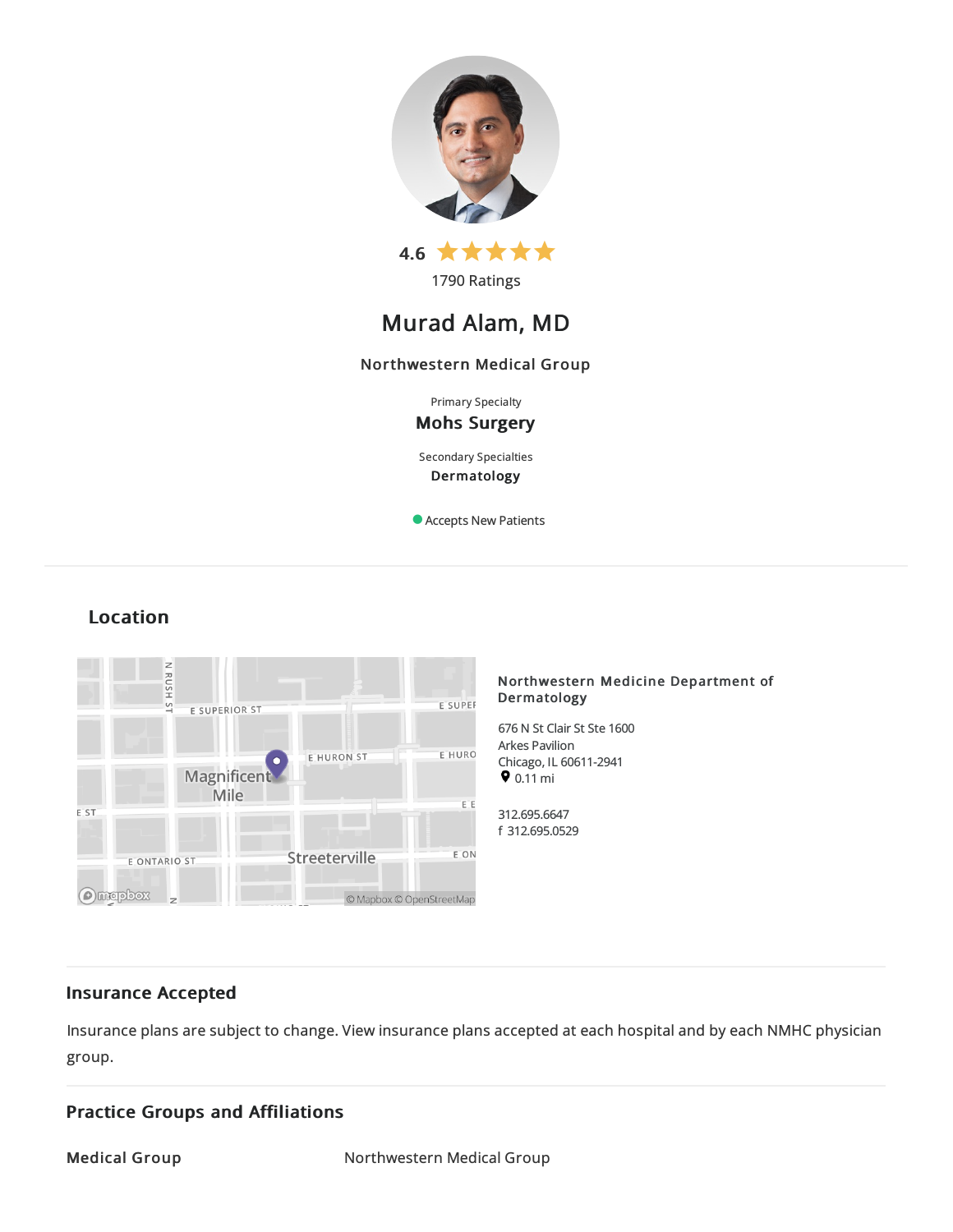| <b>Physician Category</b>  | Northwestern Medicine Physician Network                 |
|----------------------------|---------------------------------------------------------|
| <b>On Medical Staff At</b> | Northwestern Memorial Hospital                          |
| <b>Education</b>           |                                                         |
| <b>Medical Education</b>   | MD, Yale University School of Medicine - 1996           |
| Internship                 | University of Michigan Health System - 1997             |
| Residency                  | New York Presbyterian Hospital (Columbia Campus) - 2000 |

# Board Certifications

American Board of Dermatology - Dermatology (Certified)

American Board of Dermatology - MOHS-Micrographic Surgery (Certified)

# Practice Focus Areas

Cosmetic Dermatology Laser Skin Rejuvenation Mohs Surgery Surgical Dermatology Treatment of Sun Damaged Skin Mole Screening and Removal Reconstructive Surgery/Cancer Skin Cancer

# Ratings & Reviews

At Northwestern Medicine, our patient's feedback is important to us. While different care providers have their own unique strengths, we strive to be as transparent as possible with our quality of care. Read more

# Care Provider Ratings

Overall rating



# Reviews From Patients 314 Reviews

AUGUST 312021

Efficent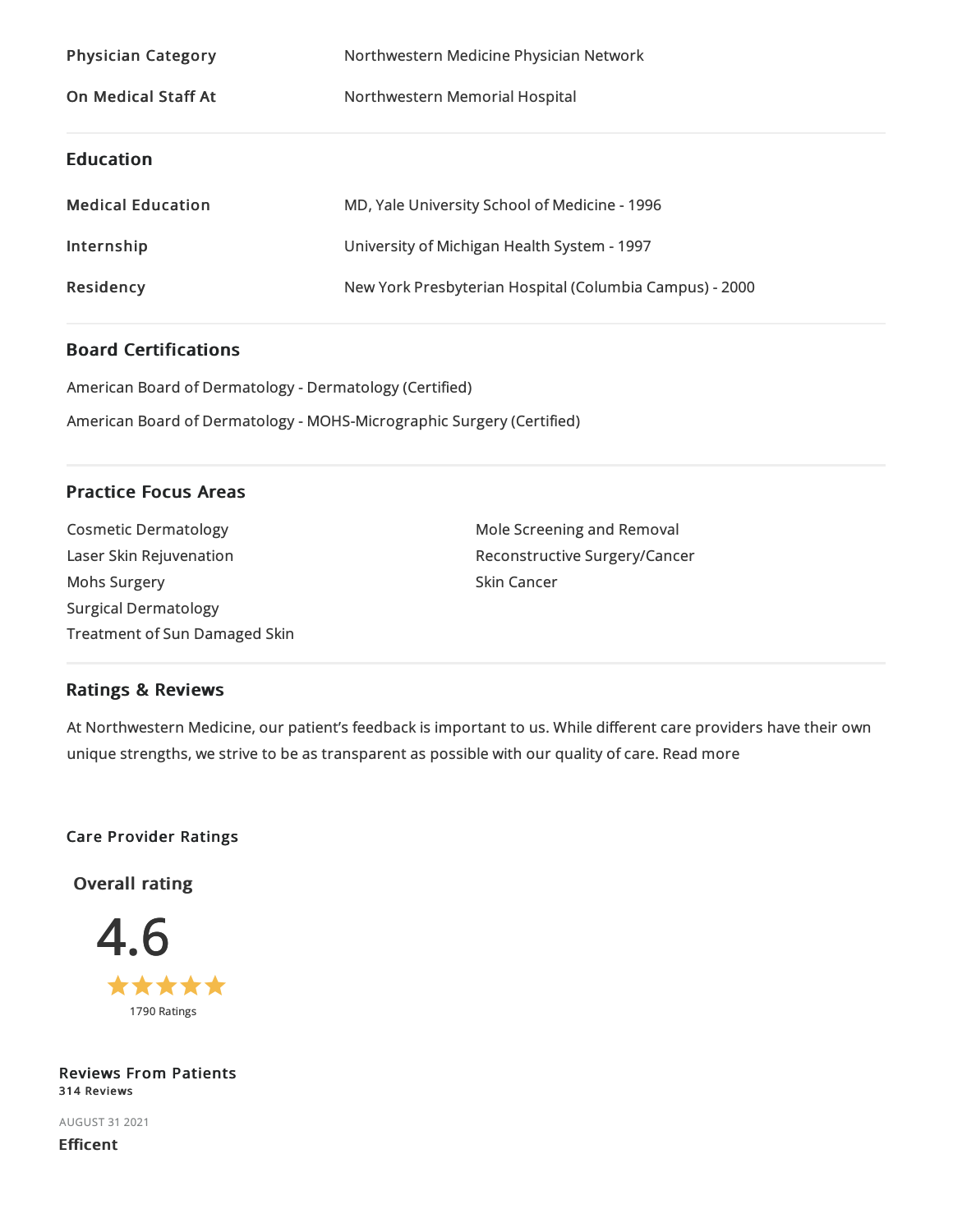#### AUGUST 312021

He was quick, efficient, and very funny. It's extremely difficult yet very important to make your patients laugh, and if ever needing a derma surgery in the future, I know who to turn to. Thank you Dr. Alam!

#### AUGUST 302021

Friendly and considerate. Did very nice work

## AUGUST 302021

Knowledgeable, patient and willing to explain to me what was needed to deal with my problem.

# AUGUST 302021

Dr Alam was good too.

## AUGUST 29 2021

He's one of the best. Good surgeon

# AUGUST 272021

Professional & Courteous - Answered all my questions in a way I could understand

# AUGUST 272021

Surgical expertise

## AUGUST 262021

Quality care and exceptional service.

#### AUGUST 262021

Personable, professional, and obviously enjoys his work.

# AUGUST 242021

As the above with great competence and personal attention and assurance

# AUGUST 242021

He is very nice, explained everything. I feel very confident in his care

# AUGUST 242021

Excellent credentials and skills.

# AUGUST 242021

Dr Alam was awesome. He made sure all my questions were answered and that I was comfortable with the procedure.

# AUGUST 232021

Dr Alam is one of the most skillful and empathetic doctors at NM.I strongly recommend that NM arrange to convey the message to all of its physicians that empathy and caring are important requisites in the making of an excellent doctor.

#### AUGUST 232021

He is professionally excellent and a fine person.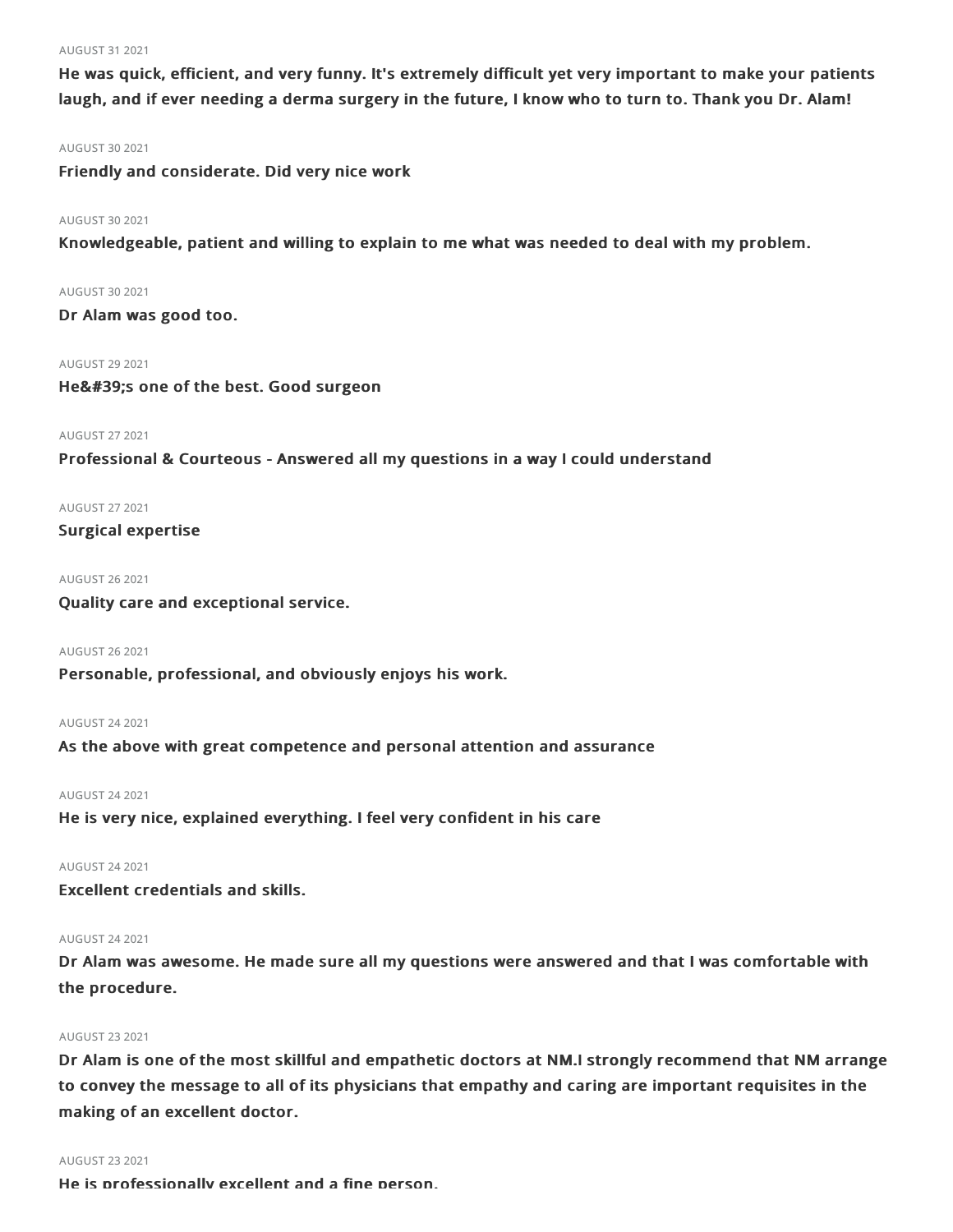He is professionally excellent and a fine person.

#### AUGUST 232021

# The doctor made me feel comfortable

#### AUGUST 232021

Besides the wait - which I tolerated because he has done good work in the past - this time he was in the room for less than a minute and then without comment had his fellow do the procedure. If I wanted some fellow working on me I wouldn't have waited for 90 minutes. Not even checking in on the fellow's work nor how I was doing made it clear he had zero interest in his patient. Which is too bad because the only reason I am willing to sit and wait for him was because he used to have a wonderful bedside manner.

#### AUGUST 232021

He' very nice, but the long wait times are a big deterrent

## AUGUST 222021

Very clear regarding treatment. Answered all questions my questions.

#### AUGUST 192021

HIs professionalism and bedside manner are very comforting; his knowledge of the issue, performance and attentiveness are outside the box. I knew I was in very capable hands. Thank you.

## AUGUST 182021

# Personable

#### AUGUST 182021

It was only a quick consultation so I don't know if a 10 is warranted yet.

#### AUGUST 172021

Dr. Alam really put me at ease before and during my procedure. He answered my questions and explained what he was doing as things went along. Dr. Alam was very personable and caring.

# AUGUST 172021

Very straight forward with the information I wanted

#### AUGUST 172021

He is a very good doctor who seem to care for his patients.

# AUGUST 172021

Knowledgeable and friendly.

AUGUST 162021 Very helpful On time

# AUGUST 162021 Friendly doctor and I felt like I was in good hands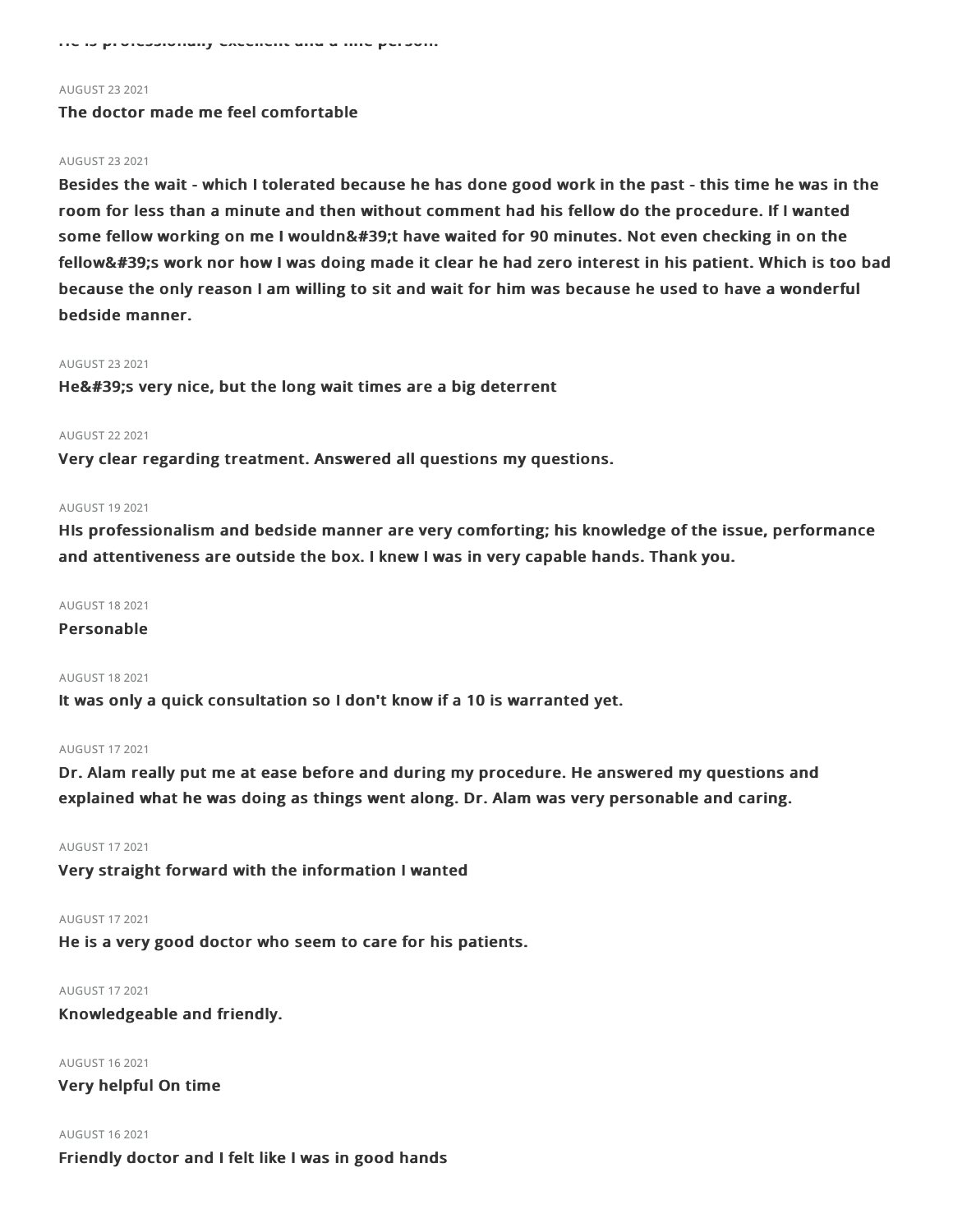#### AUGUST 122021

# Consummate Professionals

#### AUGUST 102021

He was nice and funny and very calming. Seems rare in some doctors. His PA was great too. I feel very good about the care I received.

#### AUGUST 92021

Very skilled surgeon with very good results and is personable and informative.

#### AUGUST 92021

Very nice and explained everything thoroughly.

#### AUGUST 82021

Expertise. Teamwork with Dr. Lee. Fine support staff.

#### AUGUST 72021

DR Alam is the best in his field.

#### AUGUST 62021

Very knowledgeable and took time to explain things to me

#### AUGUST 62021

Dr Alam seems very good. Overall, he seems like an experienced and talented doctor for Mohs surgery and generally a good communicator. However, when I had my first round of Mohs there were two fellows with him. I assumed that the fellows would be observing and learning from Dr Alam performing the procedure. There was no discussion/disclosure that they would be involved in performing the procedure and they covered my eyes before beginning the procedure so I could not easily see what each person was doing. During the first round I came to realize that although Dr Alam was talking me through what was happening, it was one of the fellows who was actually cutting into me. I also needed a 2nd round and Dr Alam did not even come into the room for the 2nd round. The fellow who performed the 2nd round did not communicate at all and the procedure seemed significantly rougher and rushed than the 1st round. Unlike when Dr Alam was in the room for the 1st round there was no forewarning of what would happen next (e.g., the cauterizing process). There should be full communication before the procedure begins about what role, if any, is intended for anyone other than Dr Alam with an opportunity for the patient to say yes or no to the proposed role of the fellow, particularly considering this procedure was cutting into two locations on my face. I was very uncomfortable with what was happening during the 2nd round, but I was put in a very difficult position to address it. I still do not know the name of the fellow who actually performed the procedure. I looked in MyChart today and there are no notes or records related to what happened, what was found, what was done during the procedure.

#### AUGUST 42021

Dr. Alam is very skilled at reviewing skin concerns and analyzing oddities quickly; he also trusts his team to handle certain measures that most teaching doctors don't allow for. This improves the learning of the team and improves the patient's confidence in his skill level.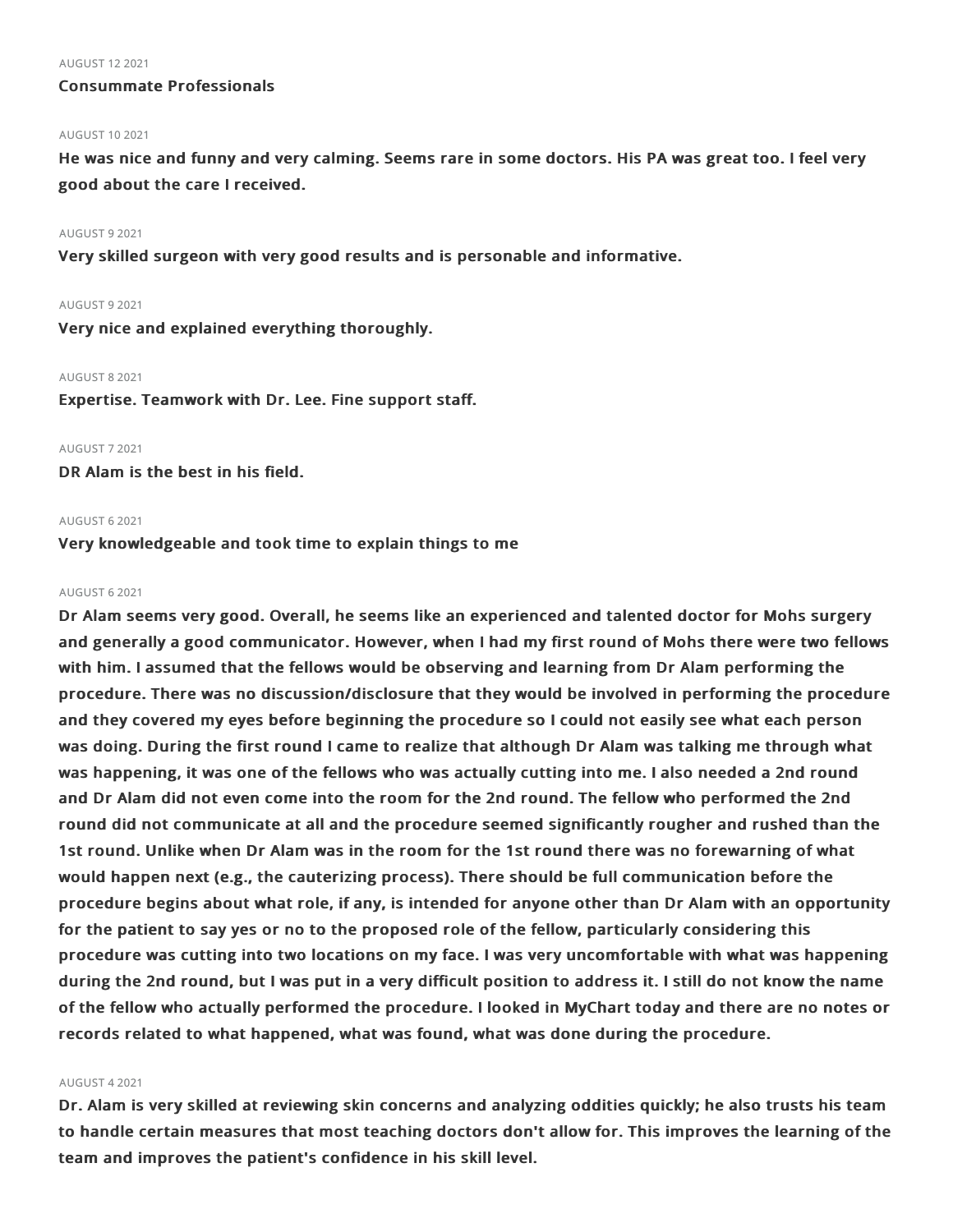#### AUGUST 42021

# Through heard my concerns Listened and heard made appropriate decisions, I hope

AUGUST 42021

Knowledgeable and professional

AUGUST 32021

Very professional

AUGUST 32021

Kept me updated

AUGUST 22021

very professional

AUGUST 22021

He and his team are excellent

#### AUGUST 22021

Great demeanor, caring, thorough in explaining care, exceptional at cosmetic procedures.

#### JULY 29 2021

Dr. Alam is so kind and gentle. He is an excellent doctor and craftsman. I see him for two different reasons. He is the nicest Doctor and I always enjoy seeing him.

#### JULY 282021

Despite my frustration with the waiting, he was a nice man and seemed to know his business.

## JULY 272021

Dr. Alam is an expert in his field. On my 1st visit he was patient and kind. I had a lot of questions, and he answered them all. I did not feel rushed.

## JULY 272021

Explains treatment results and follow up vey specifically .

## JULY 262021

I have confidence in the care I receive from Dr. Alam and the NW staff.

# JULY 262021

Dr Alam is superb because of his care and concern for the patient. His show of respect towards patients is very high, he offers conservative cosmetic advice which is what most patients need.

# JULY 252021

Dr Alam is capable and kind. He answered my questions and has a nice manner with what is a scary procedure (Mohs).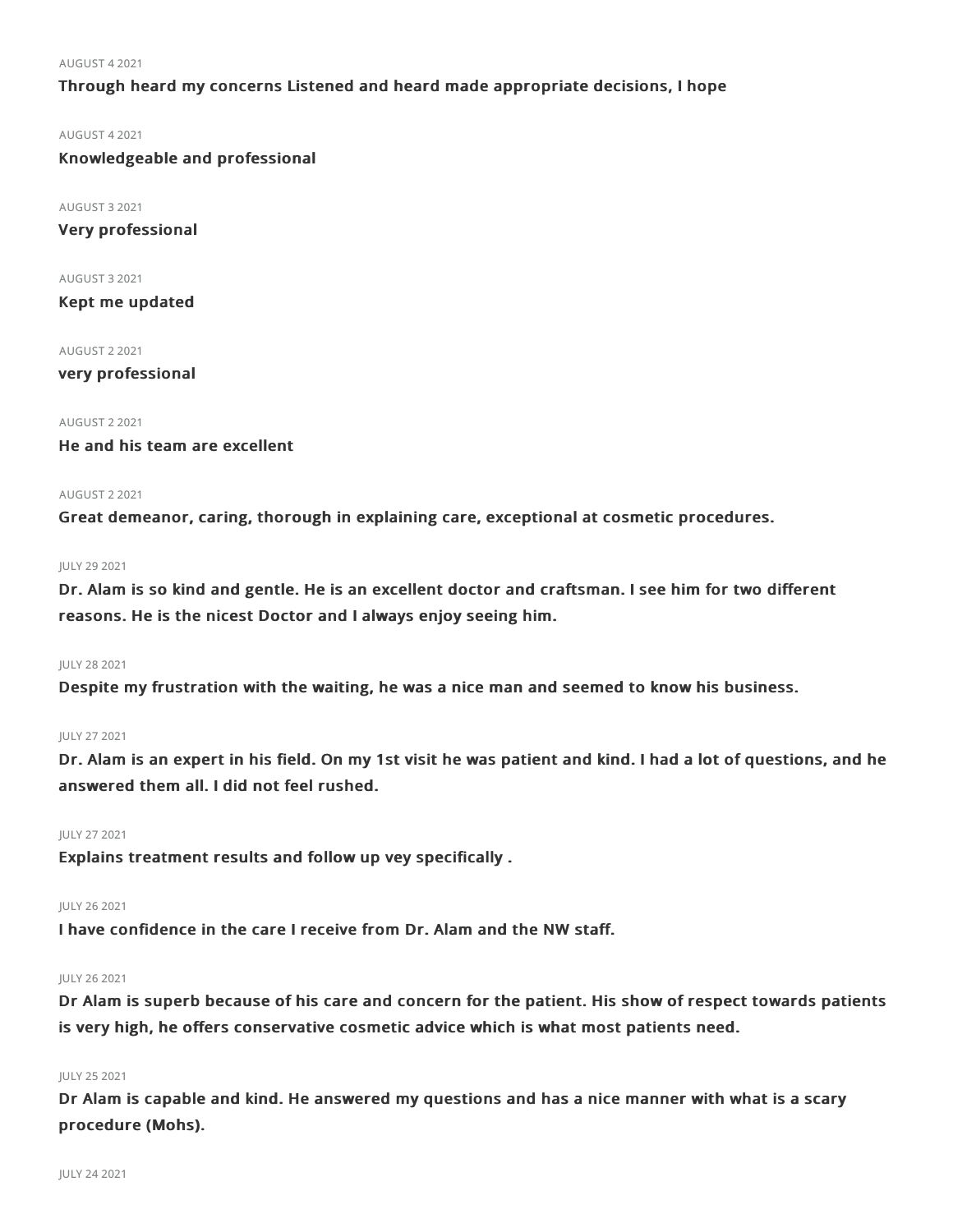# Professional

## JULY 242021

Not much interaction with Dr

# JULY 222021

My impression that he is a very competent doctor and has good judgment along with good people skills

# JULY 202021

Very professional!

# JULY 202021

He is a top doctor

# JULY 182021

He was great!

JULY 182021

his ability and sense of humor

# JULY 172021

Dr. Alam is an outstanding Derm Surgeon and one of the most, if not the most academic derm surgeon in the country.

# JULY 172021

# second time he has removed a carcinoma and done with great care

# JULY 172021

# Very thorough

# JULY 162021

Dr. Alam and his staff do a wonderful job, however, each time I come for an appointment they are running anywhere between 1-2 hours late.

# JULY 162021

Very good bedside manor and efficient removal of my Squamous cancer

# JULY 162021

Clearly professional and I liked his sense of humor.

# JULY 162021

Dr. Alam is awesome, very professional! And listens to the patient

# JULY 152021

Confidence in his skill from My Prior experience with him Kind Upbeat

#### JULY 142021

```
Very nice
```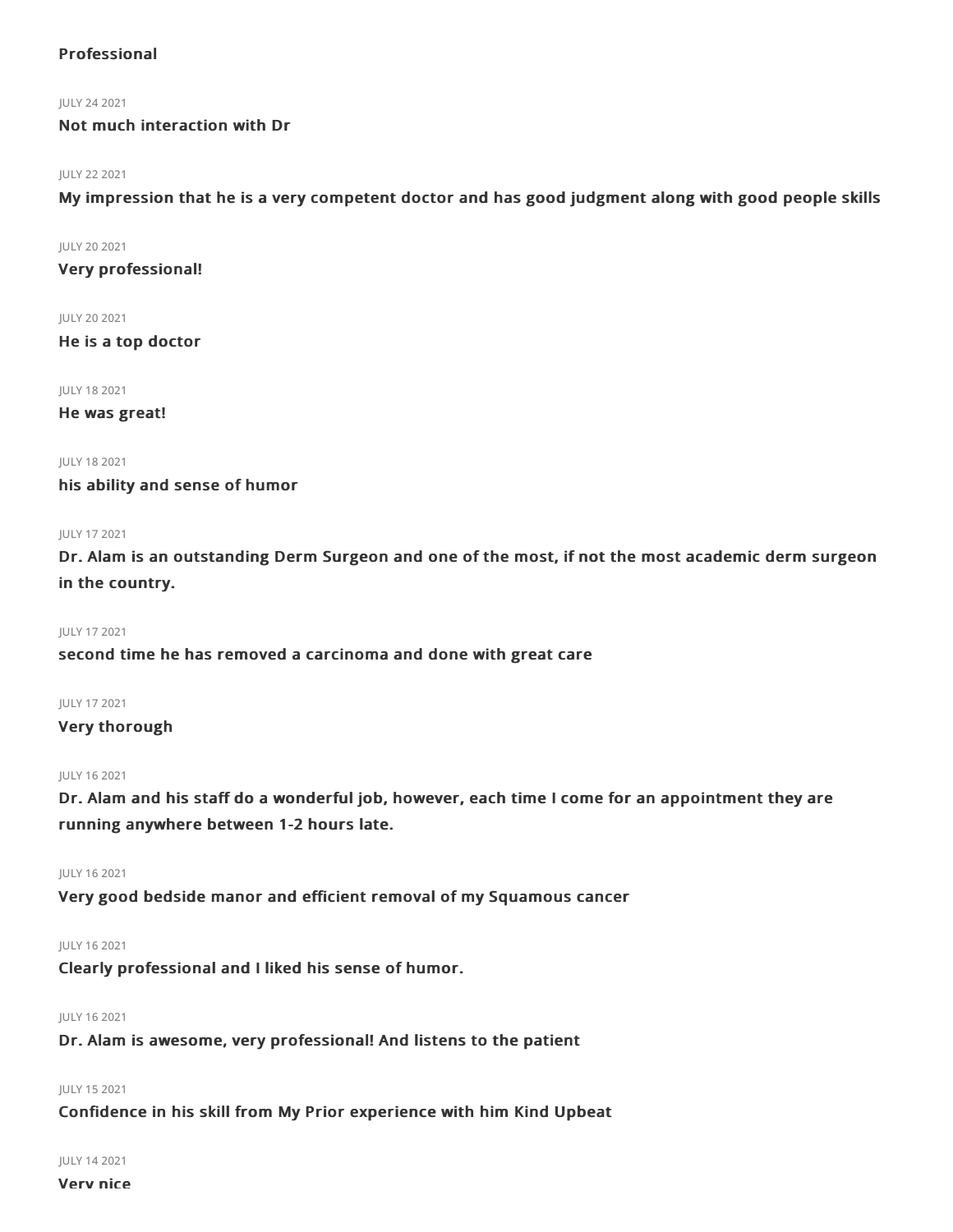#### JULY 142021

Highly skilled and qualified doctor. Great communication with me as the patient.

#### JULY 132021

The way he works with people

#### JULY 122021

He is great to work with, explains things well & made me feel calm

#### JULY 122021

Detailed explanation of procedures Professional care, great bedside manner

#### JULY 122021

# Great bedside manners

## JULY 122021

He's a very comforting physician. Friendly and caring. Made me feel quite relaxed.

#### JULY 52021

Empathy, professional, and skillful.

#### JUNE 30 2021

# Professional

#### JUNE 302021

Did a wonderful job + good bedside manner.

## JUNE 302021

Explained everything. Skilled surgeon. Extraordinarily pleased.

#### **IUNE 29 2021**

Very friendly and explained all I was looking to understand

# JUNE 292021

Favorite doctor ever. He's just one of the best in his specialty and a great person, too.

#### JUNE 29 2021

Excellent care provider. Personable. Answered questions patiently.

# JUNE 282021

Great bedside manner. Made me feel comfortable.

# JUNE 282021

Dr. Alam was friendly and seems very skilled and knowledgeable in his work.

#### JUNE 232021

 $\sigma$  and all my questions all my questions are seen as well my questions all my questions all my questions all my questions are  $\sigma$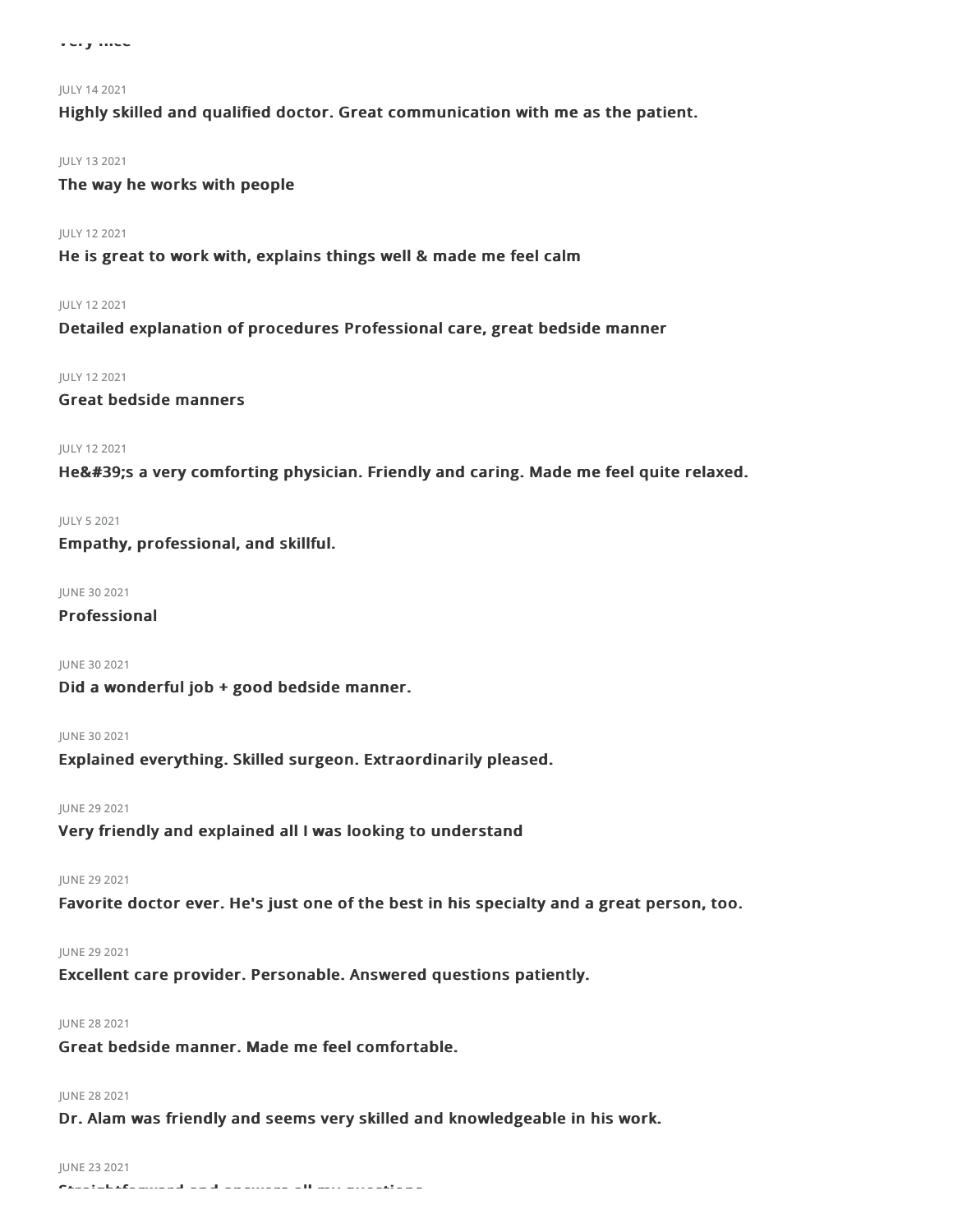# JUNE 232021

Dr Alam is probably the most exceptional doctor to care for me. Aside from his skill, which is a given, he takes the time to address all concerns and is prepared to listen to preferences and ideas of his patients. This was illustrated today when I requested that we consider a vaccine that is starting to be used for squamous cell cancer: he immediately undertook to have the vaccine checked for interactions with the many drugs that I am taking. We also set up a plan for dealing with the recurrent incidences of that cancer. He also was amenable to seeking a second pathology opinion on my latest biopsies.

#### JUNE 232021

Empathetic, professional, experienced, knowledgeable,

JUNE 22 2021

Very nice dr

#### JUNE 21 2021

Dr Alam was phenomenal but had some concerns with procedure performed and bedside manner of physician assistant

#### JUNE 21 2021

So kind! Gentle and explained everything!

#### JUNE 212021

Dr. Alam was very kind and answered all my questions. I felt very confident about a plan going forward after discussing everything with him.

JUNE 212021

Excellent doctor

#### JUNE 172021

He appears Very competent and has excellent patient communication skills.

JUNE 172021

Dr. Alam seems competent and his manner is pleasant, but he is always rushed.

JUNE 172021

Quality of care

JUNE 162021

Procedure was quick and pain free.

JUNE 162021

He is good and is very attentive

JUNE 162021

He was kind and considerate.